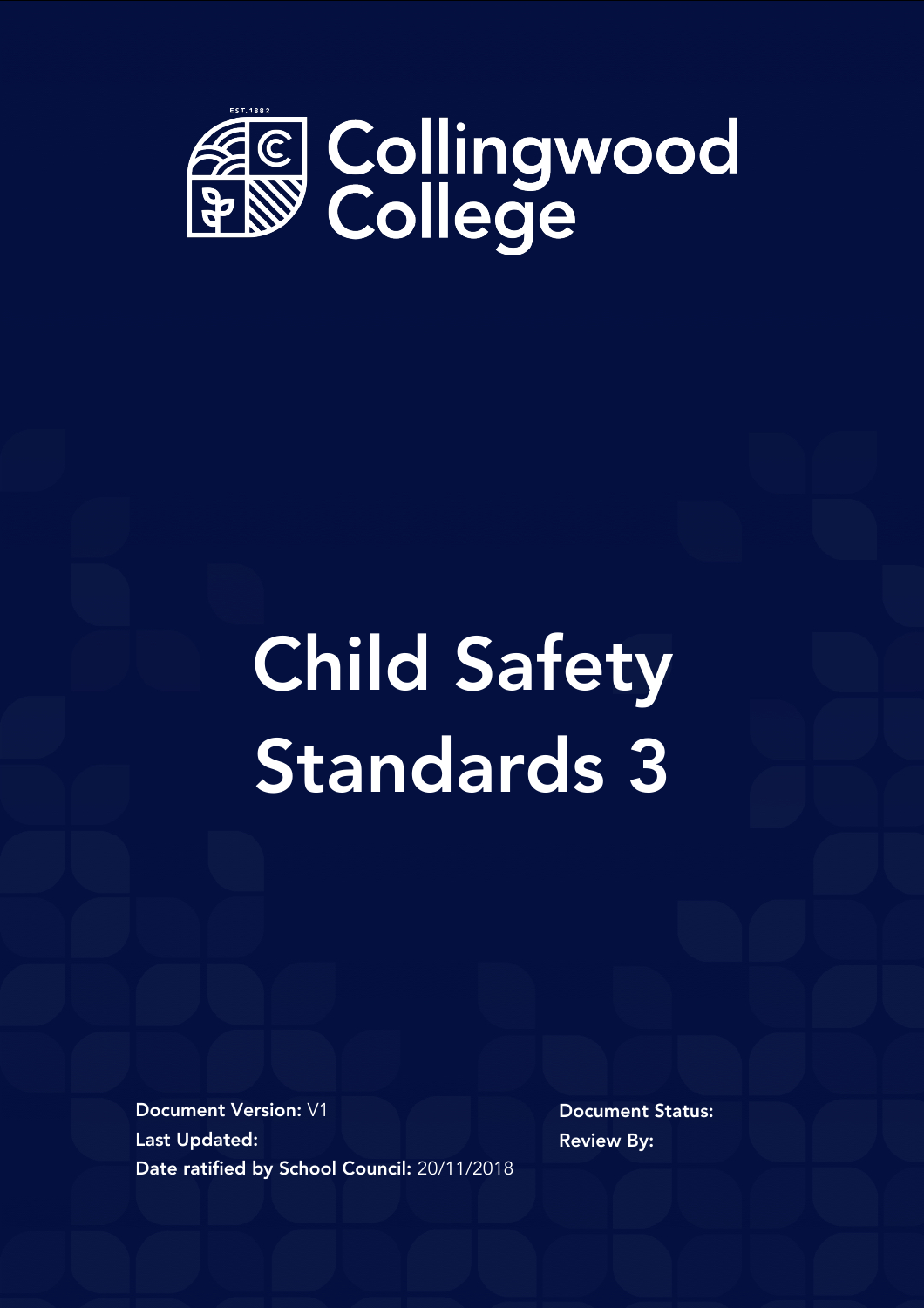

### Rationale

#### Collingwood College has a Code of Conduct for students which is amalgamated with this policy statement as part of the policy revision and updating process.

Collingwood College is committed to the safety and wellbeing of children and young people. Our school community recognises the importance of, and a responsibility for, ensuring our school is a safe, supportive and enriching environment which respects and fosters the dignity and self-esteem of children and young people, and enables them to thrive in their learning and development.

## Purpose

All staff, contractors, volunteers and any other member of the school community involved in child-related work are required to comply with the Code of Conduct by observing expectations for appropriate behaviour below. The Code of Conduct applies in all school situations, including school camps and in the use of digital technology and social media.

## Aims

This Code of Conduct (2) aims to protect children and reduce any opportunities for child abuse or harm to occur. It also assists in understanding how to avoid or better manage risky behaviours and situations. It is intended to complement child protection legislation, Department policy, school policies and procedures and professional standards, codes or ethics as these apply to staff and other personnel.

## **Policy**

The Principal and school leaders of Collingwood College will support implementation and monitoring of the Code of Conduct (2), and will plan, implement and monitor arrangements to provide inclusive, safe and orderly schools and other learning environments. The Principal and school leaders of Collingwood College will also provide information and support to enable the Code of Conduct to operate effectively.

#### Acceptable behaviours

As staff, volunteers, contractors, and any other member of the school community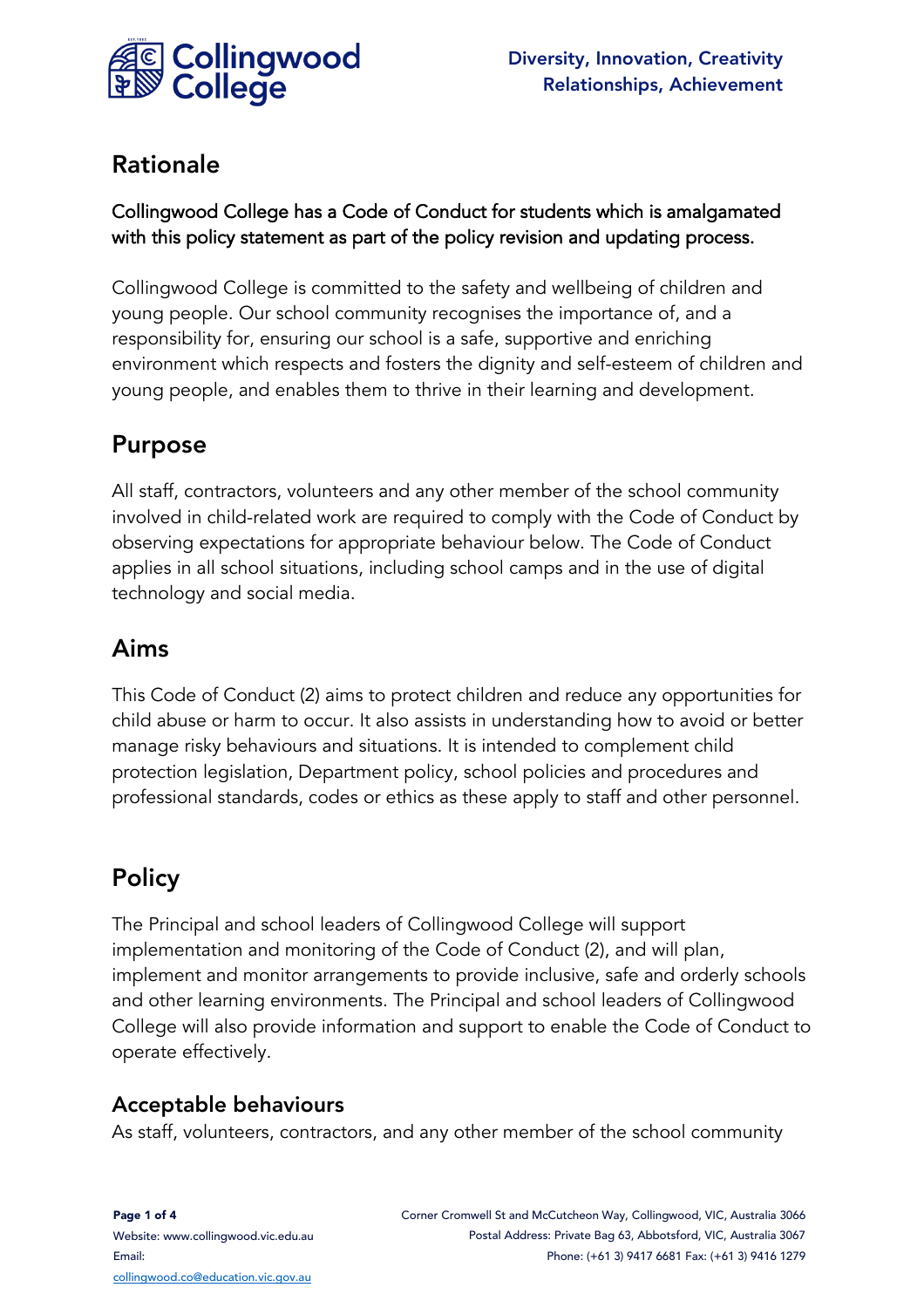

involved in child-related work individually, we are responsible for supporting and promoting the safety of children by:

- upholding the school's statement of commitment to child safety at all times [Include <and adhering to the school's child safe policy> when the school has a policy in place]
- treating students and families in the school community with respect both within the school environment and outside the school environment as part of normal social and community activities.
- listening and responding to the views and concerns of students, particularly if they are telling you that they or another child has been abused or that they are worried about their safety/the safety of another child
- promoting the cultural safety, participation and empowerment of Aboriginal and Torres Strait Islander students
- promoting the cultural safety, participation and empowerment of students with culturally and/or linguistically diverse backgrounds
- promoting the safety, participation and empowerment of students with a disability
- reporting any allegations of child abuse or other child safety concerns to the school's leadership [Include <or child safety officer's> if school has assigned someone to this role]
- understanding and complying with all reporting or disclosure obligations (including mandatory reporting) as they relate to protecting children from harm or abuse.
- if child abuse is suspected, ensuring as quickly as possible that the student(s) are safe and protected from harm.

#### Unacceptable behaviours

As staff, volunteers, contractors, and any other member of the school community involved in child-related work we must not:

- ignore or disregard any concerns, suspicions or disclosures of child abuse
- develop a relationship with any student that could be seen as favouritism or amount to 'grooming' behaviour (for example, offering gifts)
- exhibit behaviours or engage in activities with students which may be interpreted as abusive and not justified by the educational, therapeutic, or service delivery context
- ignore behaviours by other adults towards students when they appear to be overly familiar or inappropriate
- discuss content of an intimate nature or use sexual innuendo with students, except where it occurs relevantly in the context of parental guidance, delivering the education curriculum or a therapeutic setting